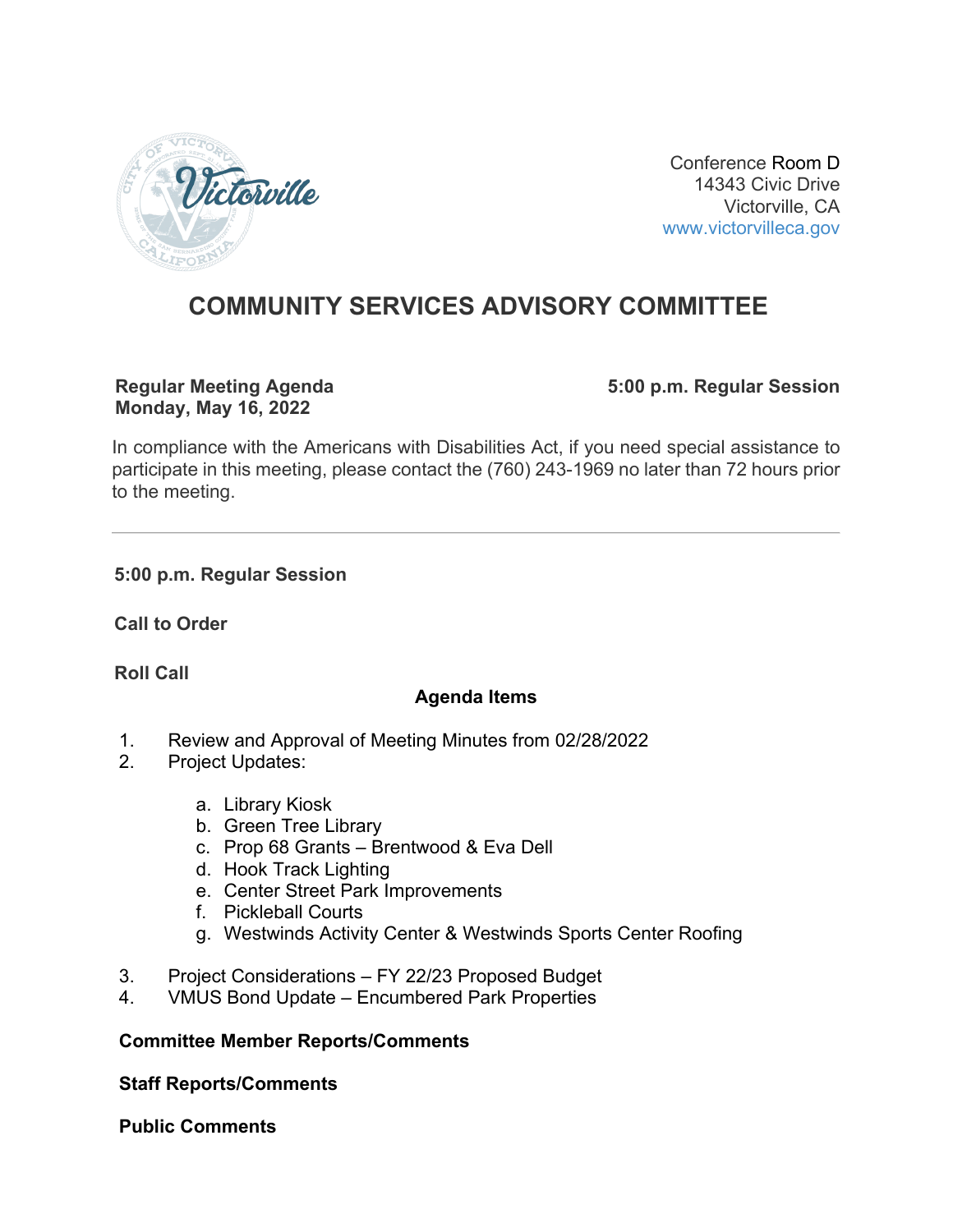

Conference Room D 14343 Civic Drive Victorville, CA [www.victorvilleca.gov](http://www.victorvilleca.gov/)

# **Community Services Advisory Committee**

#### **Regular Meeting Minutes Monday, February 28, 2022**

**5:00 p.m. Regular Meeting**

 $\mathcal{L}_\mathcal{L} = \{ \mathcal{L}_\mathcal{L} = \{ \mathcal{L}_\mathcal{L} = \{ \mathcal{L}_\mathcal{L} = \{ \mathcal{L}_\mathcal{L} = \{ \mathcal{L}_\mathcal{L} = \{ \mathcal{L}_\mathcal{L} = \{ \mathcal{L}_\mathcal{L} = \{ \mathcal{L}_\mathcal{L} = \{ \mathcal{L}_\mathcal{L} = \{ \mathcal{L}_\mathcal{L} = \{ \mathcal{L}_\mathcal{L} = \{ \mathcal{L}_\mathcal{L} = \{ \mathcal{L}_\mathcal{L} = \{ \mathcal{L}_\mathcal{$ **Call to Order:** The regular meeting of the Community Services Advisory Committee was called to order by Chair Pyle at 5:02 p.m.

#### **Roll Call**

- **Present:** Chair Pyle, Vice Chair Smith, Committee Member Dixon and Committee Member Starr-Bolden
- **Absent:** Committee Member Belcher.

#### **1. Approval of Minutes**

Regular Meeting Minutes of November 15, 2021.

Motion was made to approve regular meeting minutes.

| Moved:    | Vice Chair Smith                     |
|-----------|--------------------------------------|
| Seconded: | <b>Committee Member Starr-Bolden</b> |

Motion passed 4-0.

Ayes: Chair Pyle, Vice Chair Smith, Committee Member Dixon and Committee Member Starr-Bolden

Absent: Committee Member Belcher

#### **2. How CSAC Meetings are Schedule due to Holidays**

Staff advised that the current way meeting dates that fall on a holiday are being handled is against the committee's resolution. Staff recommended updating the handling of these occurrences by changing the verbiage from, "in the event that a regular meeting falls on a holiday, the meeting shall be held at the same time on the next succeeding day which is not a holiday" to "in the event that a regular meeting falls